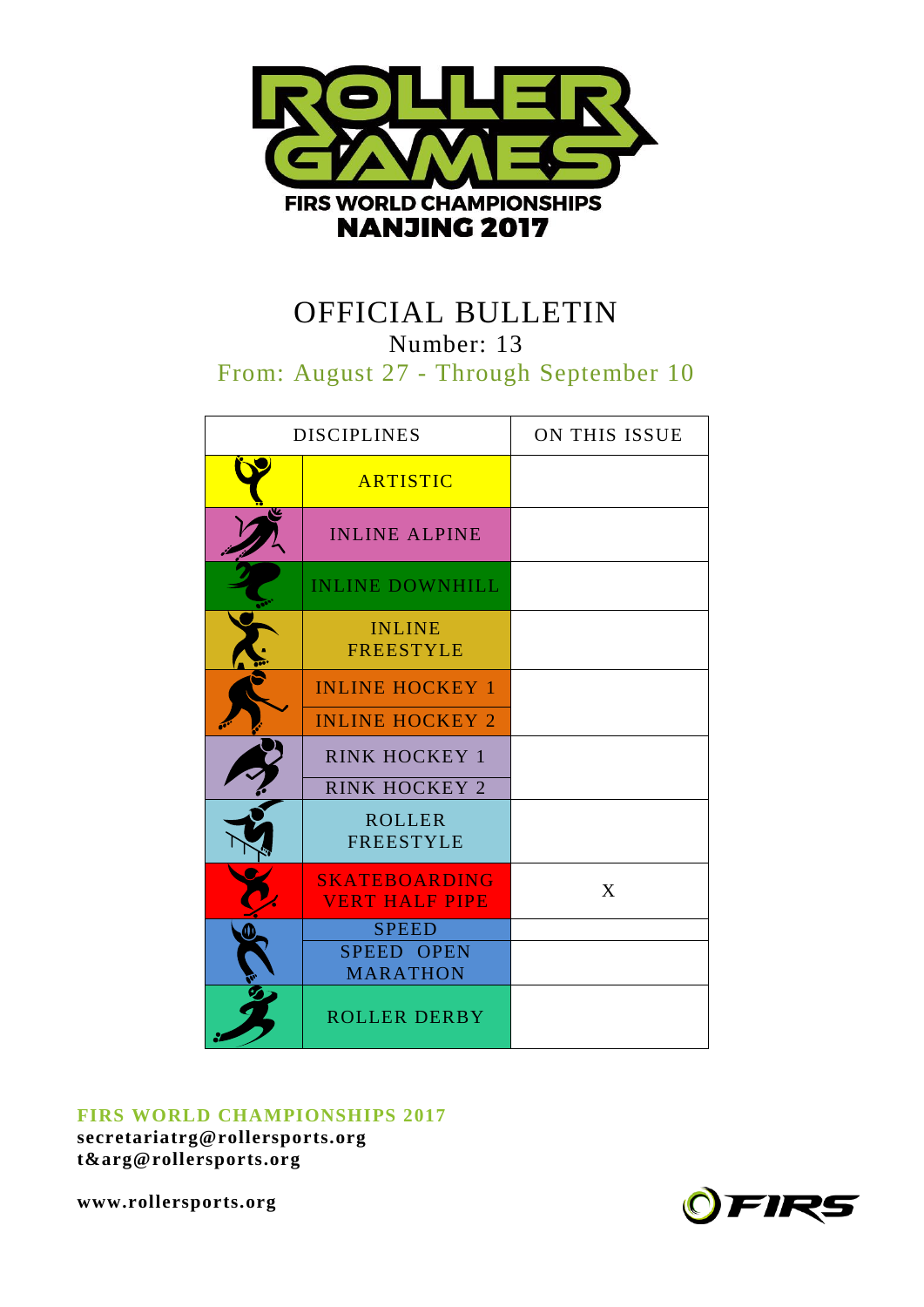

## INTRODUCTION:

Dear Friends,

Please find an accurate description about World Vert Skateboarding Championship happening in Nanjing, China, from the 6th to the 10th of September. The event consists of 4 days: 2 of practice and 2 of contest.

CONTENT FORMAT:

## **Qualifiers**

- Heats of eight
- 10 mins of warm-up between each Heat
- Three runs, 30 seconds each, best counts
- Top 12 Qualify for Finals

## **Finals**

- One Heat of 12
- Four runs, 30 seconds each, best counts

Schedule

Wednesday, September 6 11am - 7pm: Registration and Open Practice 2pm - 4pm: Women's Only Practice

Thursday, September 7 11am - 7pm: Registration and Open Practice 2pm - 4pm: Women's Only Practice

Friday, September 8 11am - 12:30pm: Women's Practice 12:30pm - 2pm: Women's Qualifiers (Event and cut based on participation)